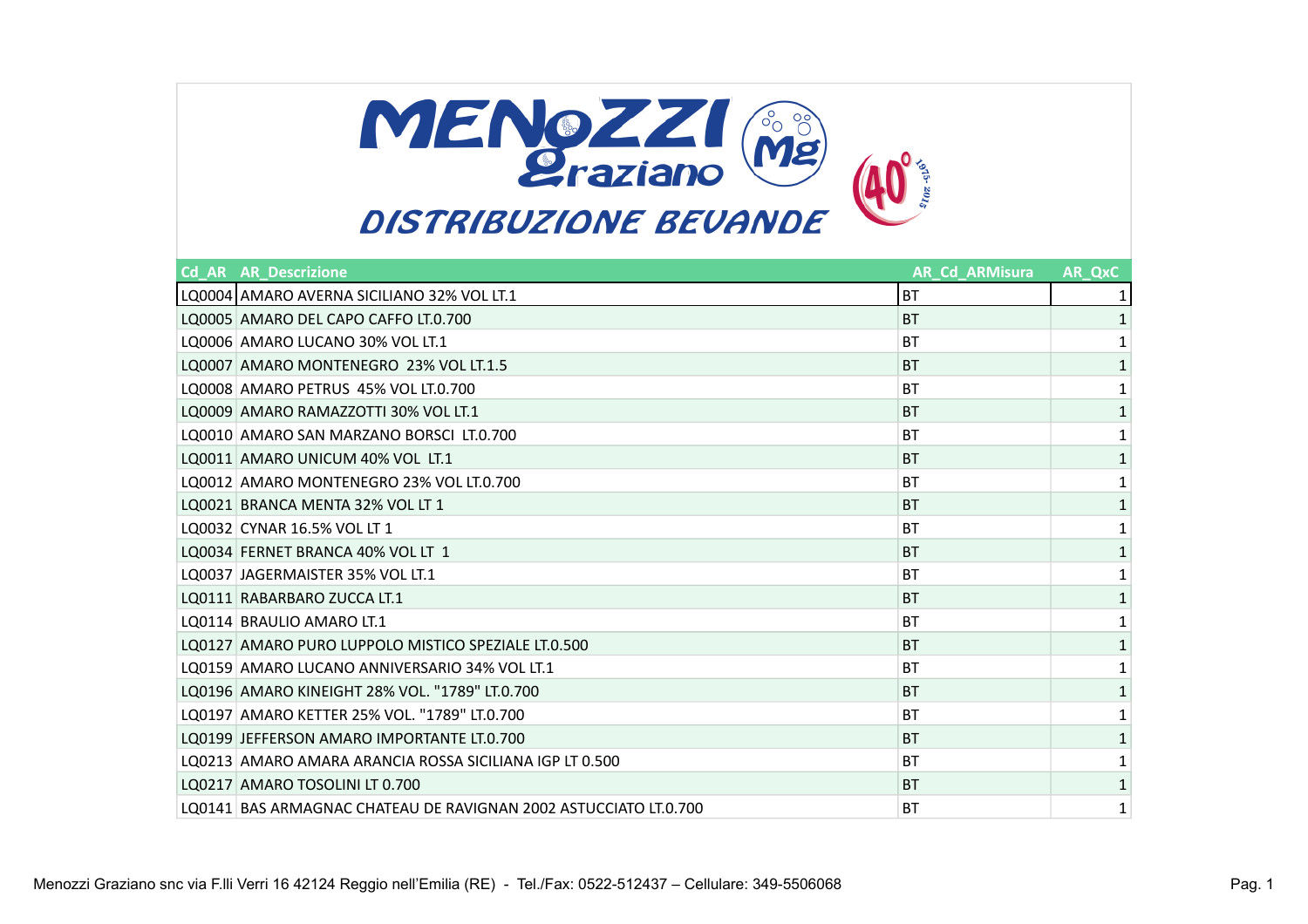

| <b>Cd AR AR Descrizione</b>                                                             | <b>AR Cd ARMisura</b> | AR QxC |
|-----------------------------------------------------------------------------------------|-----------------------|--------|
| LQ0142 BAS ARMAGNAC CLOS MARTIN VSOP 8 YO ASTUCCIATO LT.0.700                           | <b>BT</b>             | 1      |
| LO0201 ARMAGNAC VS - PRINCE D'ARIGNAC LT.0.700                                          | <b>BT</b>             |        |
| LO0202 ARMAGNAC XO - PRINCE D'ARIGNAC LT.0.700                                          | <b>BT</b>             |        |
| GR0093 BITTER MAZZETTI MAZZETTI D'ALTAVILLA LT 0.700 IN CILINDRO                        | <b>BT</b>             | 1      |
| LO0017 BOURBON FOUR ROSES LT.1                                                          | <b>BT</b>             |        |
| LQ0018 BOURBON JACK DANIEL'S 7 ANNI TENNESSEE 40% VOL LT.1                              | <b>BT</b>             |        |
| LO0019 BOURBON JACK DANIEL'S SINGLE BARREL TENNESSEE 40% VOL LT 0.700                   | <b>BT</b>             | 1      |
| LO0170 JACK DANIEL'S HONEY LT.1                                                         | <b>BT</b>             | 1      |
| GR0095 INNO AL BRANDY ITALIANO 20/27/35 ANNI 60cl IN CASSETTA LEGNO MAZZETTI D'ALTAVILL | <b>NR</b>             | 1      |
| LQ0015 BOLS APRICOT BRANDY LT.0.700                                                     | <b>BT</b>             |        |
| LQ0025 BRANDY CARDENAL MENDOZA ASTUCCIATO LT 0.700                                      | <b>BT</b>             | 1      |
| LQ0026 BRANDY CARLOS I LT 0.700                                                         | <b>BT</b>             | 1      |
| LO0064 STRAVECCHIO BRANCA LT 1                                                          | <b>BT</b>             | 1      |
| LQ0065 BRANDY GRAN DUQUE D'ALBA LT.0.700                                                | BT                    |        |
| LQ0070 VECCHIA ROMAGNA ETICHETTA NERA LT 1                                              | <b>BT</b>             | 1      |
| LO0113 BRANDY FUNDADOR LT.0.700                                                         | <b>BT</b>             | 1      |
| LQ0211 BOLS CREME DI CASSIS LT.0.700                                                    | <b>BT</b>             | 1      |
| LO0209 CALVADOS MORIN LT 0.700                                                          | <b>BT</b>             | 1      |
| LQ0030 COGNAC REMY MARTIN V.S.O.P. LT 0.700                                             | <b>BT</b>             | 1      |
| LQ0193 COGNAC HENNESSY V.S. LT.0.700                                                    | <b>BT</b>             | 1      |
| LQ0207 COGNAC COMPTE JOSEPH LT.0.700                                                    | <b>BT</b>             |        |
| LQ0208 COGNAC XO DECANTER ASTUCCIATO COMTE JOSEPH LT.0.700                              | <b>BT</b>             | 1      |
| LQ0039 LIMONCELLO DI CAPRI LT.1                                                         | <b>BT</b>             | 1      |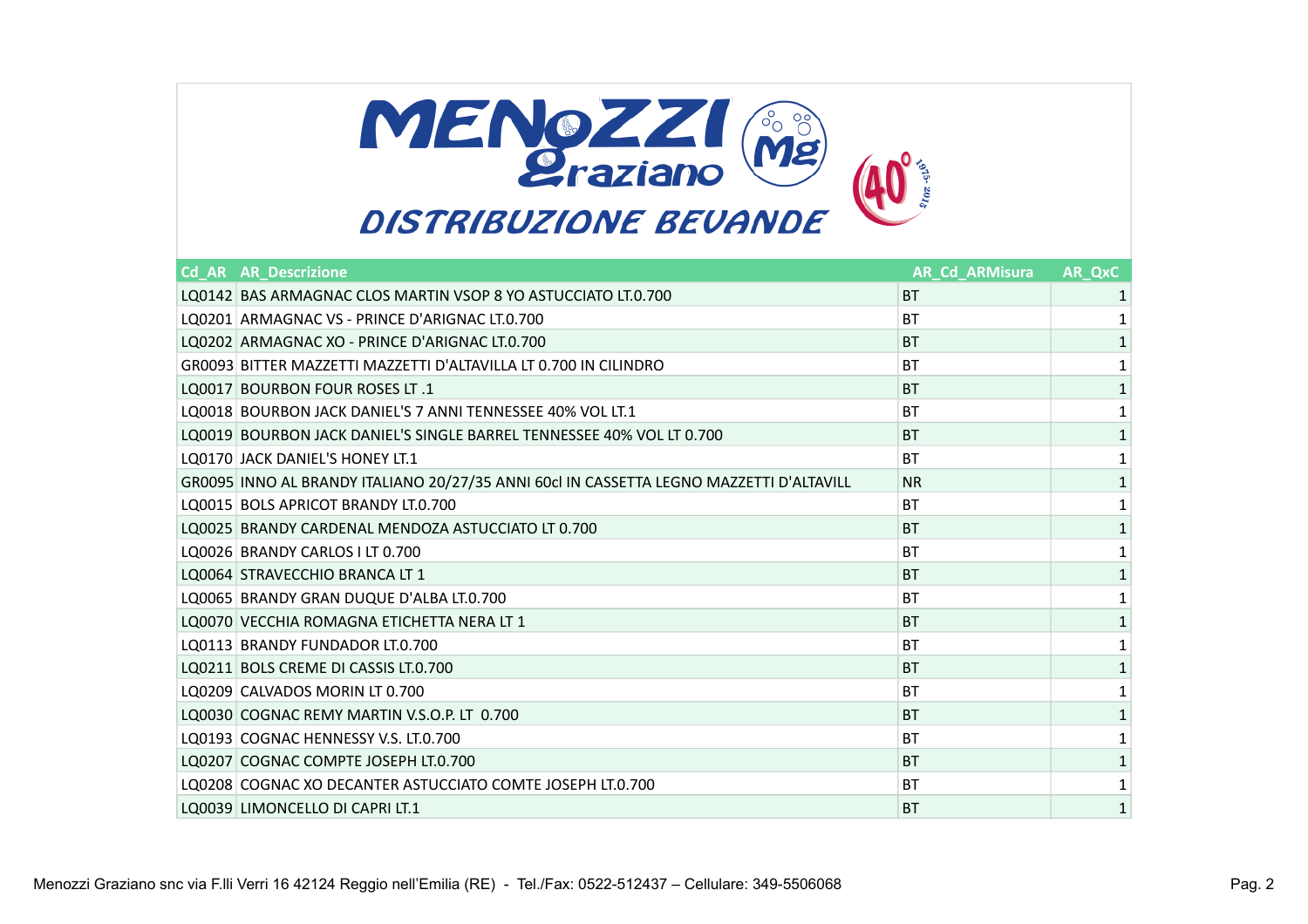

| <b>Cd AR AR Descrizione</b>                      | <b>AR Cd ARMisura</b> | AR QxC |
|--------------------------------------------------|-----------------------|--------|
| LQ0041 LIMONCELLO CUOR DI LIMONE LT 2            | <b>BT</b>             | 1      |
| LQ0224 LIMONCELLO LA FORTEZZA 28% VOL. LT.0.700  | <b>BT</b>             |        |
| LO0001 ALCHERMES FALED LT. 0.700                 | <b>BT</b>             |        |
| LQ0002 ALCOOL PURO 95% VOL. LT.1                 | <b>BT</b>             | 1      |
| LQ0013 ANIMA NERA MARZADRO LT.0.700              | BT                    |        |
| LQ0014 BATIDA DE COCCO LT 1                      | <b>BT</b>             | 1      |
| LQ0016 BOLS TRIPLE SEC LT 0.700                  | BT                    | 1      |
| LQ0022 CACHACA 51 LT 1                           | <b>BT</b>             | 1      |
| LQ0023 CAFFE' SPORT BORGHETTI LT 1               | BT                    | 1      |
| LQ0027 CHARTREUSE GIALLO LT 0.700                | <b>BT</b>             | 1      |
| LQ0028 CHARTREUSE VERDE LT 0.700                 | <b>BT</b>             |        |
| LQ0029 CHINA MARTINI 31% VOL LT 1                | <b>BT</b>             | 1      |
| LQ0031 COINTREAU 40% VOL LT 1                    | BT                    | 1      |
| LQ0033 DISARONNO 28% VOL LT 1                    | <b>BT</b>             | 1      |
| LQ0035 FERROCHINA BISLERI LT 0.700               | <b>BT</b>             | 1      |
| LQ0038 KAHLUA 20% VOL LT.1                       | <b>BT</b>             | 1      |
| LQ0043 LIQUORE VIOLETTA MONIN LT 0.7             | BT                    | 1      |
| LQ0044 MALIBU LT 1                               | <b>BT</b>             | 1      |
| LQ0048 MIDORI LT 1                               | <b>BT</b>             |        |
| LQ0049 MIRTO DI SARDEGNA ZEDDA PIRAS LT 0.700    | <b>BT</b>             | 1      |
| LQ0053 PASSOA LT 1                               | BT                    | 1      |
| LQ0054 PUNCH AL MANDARINO FRATELLI BARBIERI LT 1 | <b>BT</b>             | 1      |
| LQ0055 PUNCH ALL ARANCIO FRATELLI BARBIERI LT 1  | ВT                    | 1      |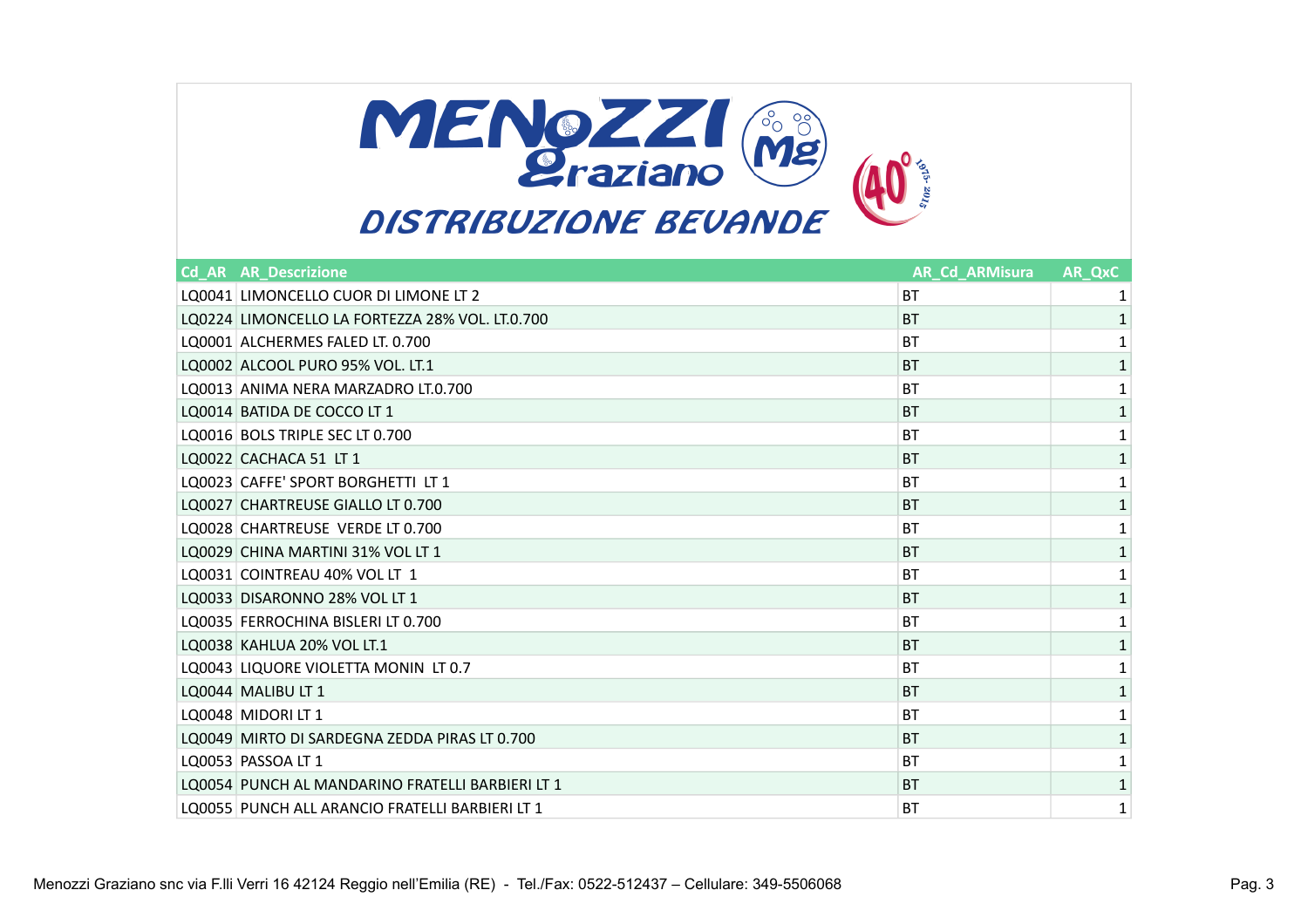

## **Cd\_AR AR\_Descrizione AR\_Cd\_ARMisura AR\_QxC** LQ0056 PUNCH AL RHUM FRATELLI BARBIERI LT 1 and 20056 PUNCH AL RHUM FRATELLI BARBIERI LT 1 and 20056 PUNCH AL RHUM FRATELLI BARBIERI LT 1 and 20056 PUNCH AL RHUM FRATELLI BARBIERI LT 1 and 20056 PUNCH AL RHUM FRATELLI BARB LQ0058 SAMBUCA EXTRA MOLINARI LT 1 BT 1 LQ0059 SAMBUCA EXTRA MOLINARI LT 1.5 BT 2.5 BT 2.5 BT 2.6 BT 2.6 BT 2.6 BT 2.6 BT 2.6 BT 2.6 BT 2.6 BT 2.6 BT 2.6 BT 2.6 BT 2.6 BT 2.6 BT 2.6 BT 2.6 BT 2.6 BT 2.6 BT 2.6 BT 2.6 BT 2.6 BT 2.6 BT 2.6 BT 2.6 BT 2.6 BT 2.6 BT LQ0060 SAMBUCA DELIZIOSA CIEMME LT 1 BT 1 LQ0061 SAN MARZANO BORSCI LT 1 BT 2 AND 100061 SAN MARZANO BORSCI LT 1 BT 2 AND 100061 SAN MARZANO BORSCI LT 1 LQ0062 SASSOLINO FALED LT 0.700 BT 2 AND 100 BT 2 AND 100 BT 2 AND 100 BT 2 AND 100 BT LQ0063 ST. GERMAIN LT 0.700 BT 1 LQ0066 STREGA ALBERTI LT 0.700 BT 1 LQ0107 VOV PEZZIOL LT 0.700 BT 2 UNIVERSITY OF THE RESERVE ENTIRE RESERVE ENTIRE RESERVE ENTIRE RESERVE ENTIRE LQ0120 VARNELLI LT.1 1 and 1 and 20120 VARNELLI LT.1 and 20120 VARNELLI LT.1 and 20120 VARNELLI LT.1 and 20120 LQ0121 BOLS BLUE CURACAO LT.0.700 BT 1 LQ0124 ROSOLIO D'ARANCIA MISTICO SPEZIALE LT.0.500 BT 1 LQ0125 ELISIR DI CHINA MISTICO SPEZIALE LT.0.500 BT 1 LQ0143 BOLS CACAO WHITE LT 0.700 BT 2 AND 100 BT 2 AND 100 BT LQ0144 GRAND MARNIER 40% VOL LT.0.700 BT 2 AM AND 1 AM AND 1 AM AND 1 AM AND 1 AM AND 1 AM AND 1 AM AND 1 AM A LQ0145 ANGOSTURA AROMATIC BITTERS 200 ml. BT AND IN EXAMPLE 200 ml and the state of the state of the state of t LQ0148 BOLS CREMA DI MENTA VERDE LT 0.700 BT 1 LQ0149 BOLS ELDERFLOWER FIORI DI SAMBUCO LT 0.700 BT 1 LQ0152 LIQUORE GALLIANO 42.3% VOL LT.0.500 BT 2 ALLIANO 1 2 ALLIANO 1 2 BT 2 ALLIANO 1 2 BT LQ0154 ETTER KIRSCH 41% VOL. ASTUCCIATO LT.0.700 BT 1 LQ0161 SAMBUCA LUCANO ANNIVERSARIO 40% VOL LT.1 and the state of the state of the state of the state of the state of the state of the state of the state of the state of the state of the state of the state of the state of t  $\blacksquare$  LQ0171 PASTIS 51 LT.1  $\blacksquare$  1

LQ0179 LIQUORE PEACHTREE LT.0.700 **BT** 1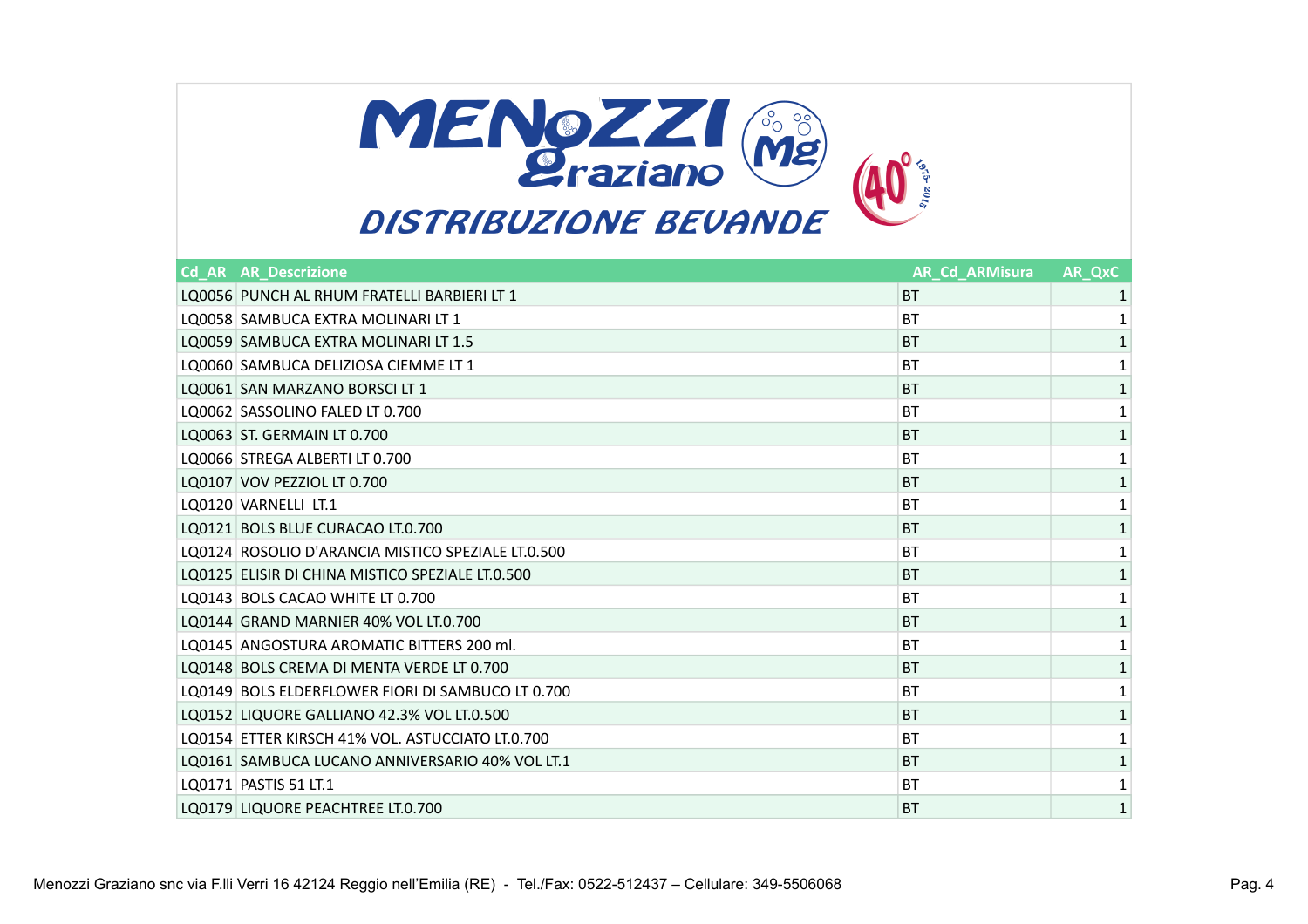

| <b>Cd AR AR Descrizione</b>                                       | <b>AR Cd ARMisura</b> | AR QxC |
|-------------------------------------------------------------------|-----------------------|--------|
| LQ0180 LIQUORE FRANGELICO LT.0.700                                | <b>BT</b>             |        |
| LQ0184 BENEDICTINE DOM LT.0.700                                   | <b>BT</b>             |        |
| LQ0185 CHAMBORD ROYALE LT.0.700                                   | <b>BT</b>             | 1      |
| LQ0186 PISCO CAPEL LT.0.700                                       | <b>BT</b>             | 1      |
| LO0188 MARASCHINO LUXARDO LT.0.700                                | BT                    | 1      |
| LO0189 ABSENTIA LA FEE PARISIEN VERDE 88% LT.0.700                | <b>BT</b>             | 1      |
| LO0194 BOLS CACAO BROWN LT 0.700                                  | BT                    | 1      |
| LQ0195 LICOR 43 LT 0.700                                          | <b>BT</b>             | 1      |
| LO0203 VANIL ISOLABELLA LT.1                                      | <b>BT</b>             | 1      |
| LQ0215 DILMOOR TRIPLE SEC LT 1                                    | <b>BT</b>             | 1      |
| LO0218 BOMBARDINO ZABOV MOCCIA LT.1                               | <b>BT</b>             | 1      |
| LO0219 CYNAR HIGH PROOF 35% VOL LT.1                              | <b>BT</b>             | 1      |
| LO0162 AMARO RAMAZZOTTI MIGNON CL.3                               | <b>CT</b>             | 200    |
| LQ0163 SAMBUCA EXTRA MOLINARI MIGNON CL.3 x50                     | <b>CT</b>             | 50     |
| LO0164 GRAPPA FRIULDORO CIEMME MIGNON CL.3 X30                    | <b>CT</b>             | 30     |
| LO0165 VECCHIA ROMAGNA ETICHETTA NERA MIGNON CL.3                 | <b>CT</b>             | 80     |
| LO0166 AMARO MONTENEGRO MIGNON CL.5 x60                           | <b>CT</b>             | 60     |
| LQ0167 JAGERMEISTER MIGNON CL.2 x60                               | <b>CT</b>             | 60     |
| LO0168 UNDERBERG MIGNON CL.2                                      | <b>CT</b>             | 120    |
| LO0169 LIMONCELLO DELLA TRADIZIONE 34% VOL. CIEMME MIGNON CL.3x30 | <b>CT</b>             | 30     |
| LO0220 AMARO DEL CAPO MIGNON CL.5 x24                             | СT                    | 24     |
| LQ0051 NOCINO FALED LT 1.5                                        | <b>BT</b>             | 1      |
| LO0119 NOCINO DELLE STREGHE LT.1                                  | BT                    | 1      |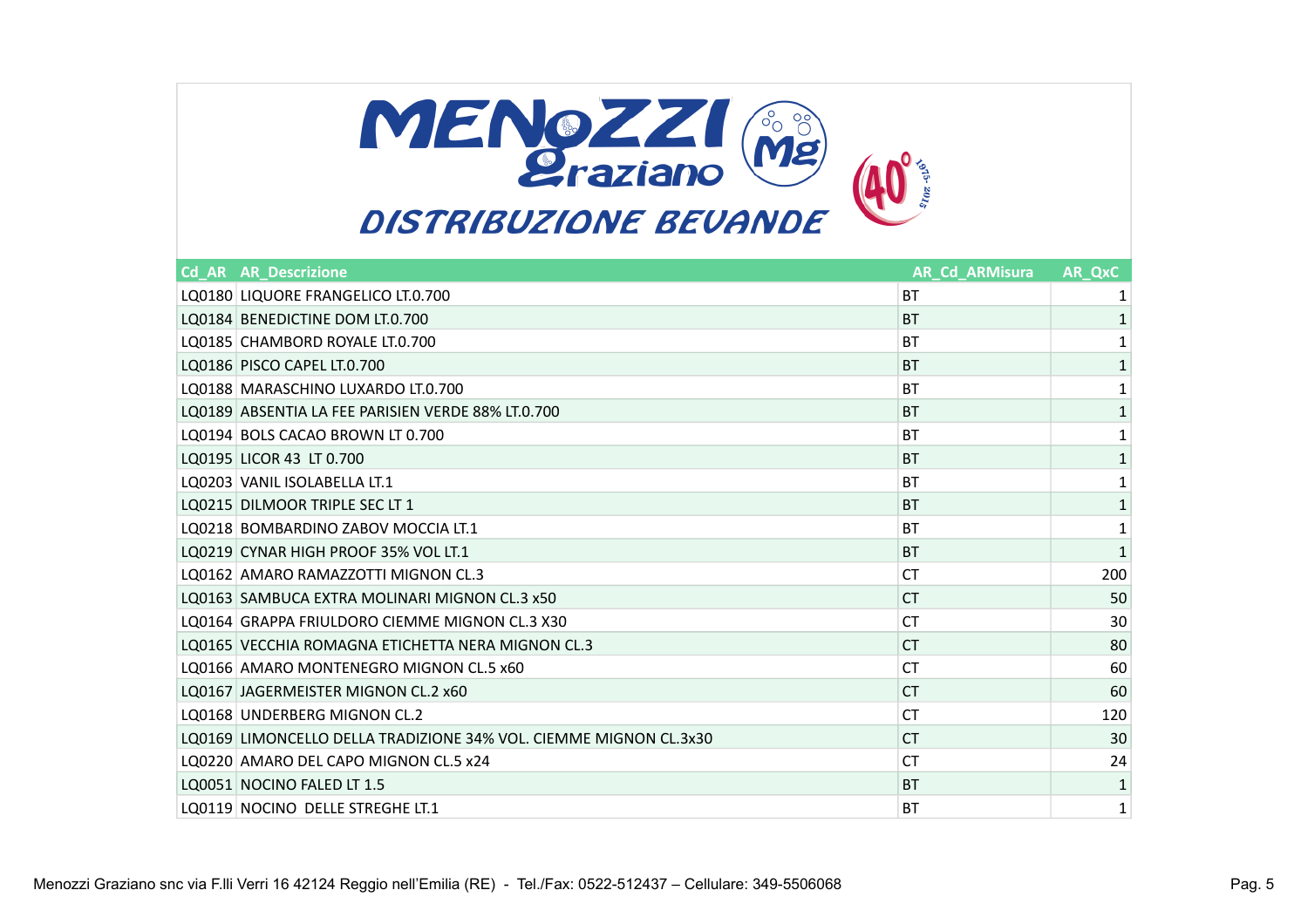

| <b>Cd AR AR Descrizione</b>                            | <b>AR Cd ARMisura</b> | AR QxC       |
|--------------------------------------------------------|-----------------------|--------------|
| LQ0067 TEQUILA JOSE CUERVO ESPECIAL SILVER LT 1        | <b>BT</b>             |              |
| LQ0068 TEQUILA JOSE CUERVO ESPECIAL GOLD REPOSADO LT 1 | <b>BT</b>             |              |
| LQ0172 TEQUILA MEZCAL C/GUSANO BENEVA LT.0.700         | <b>BT</b>             |              |
| LQ0173 TEQUILA ESPOLON REPOSADO LT.0.700               | BT                    |              |
| LQ0174 TEQUILA ESPOLON BLANCO LT.0.700                 | <b>BT</b>             |              |
| LQ0192 TEQUILA DON JULIO BIANCA ASTUCCIO LT.0.700      | BT                    | 1            |
| LQ0045 MARTINI BIANCO LT 1                             | <b>BT</b>             | 1            |
| LQ0046 MARTINI ROSSO LT 1                              | <b>BT</b>             |              |
| LQ0047 MARTINI DRY NEW LT 1                            | <b>BT</b>             | $\mathbf{1}$ |
| LO0109 BRANCA CARPANO BIANCO LT.1                      | <b>BT</b>             |              |
| LO0110 BRANCA CARPANO CLASSICO LT.1                    | <b>BT</b>             | 1            |
| LO0181 ANTICA FORMULA CARPANO LT.1                     | BT                    |              |
| LO0182 VERMOUTH PILLONI ROSSO 18% VOL. LT.1            | <b>BT</b>             | 1            |
| LO0183 VERMOUTH PUNT E MES VOL. LT.1                   | BT                    | 1            |
| LQ0190 MARTINI RUBINO LT 0.750                         | <b>BT</b>             | 1            |
| LQ0198 VERMUT GIOVANNI 17% VOL. "1789" LT.1            | <b>BT</b>             | 1            |
| LQ0216 VERMOUTH ROSSO DEL PROFESSORE 18% VOL. LT.0.750 | <b>BT</b>             | 1            |
| LQ0071 VODKA ABSOLUT 40% LT 1                          | <b>BT</b>             |              |
| LO0075 VODKA ARTIC LIMONE LT 1                         | <b>BT</b>             | 1            |
| LO0082 VODKA CIEMME MOSKOVIA BIANCA LT 1               | BT                    |              |
| LQ0083 VODKA CIEMME MOSKOVIA MENTA LT 1                | <b>BT</b>             | 1            |
| LQ0085 VODKA CIEMME MOSKOVIA FRAGOLA LT 1              | <b>BT</b>             | 1            |
| LQ0087 VODKA GREY GOOSE LT.0.700                       | <b>BT</b>             | 1            |